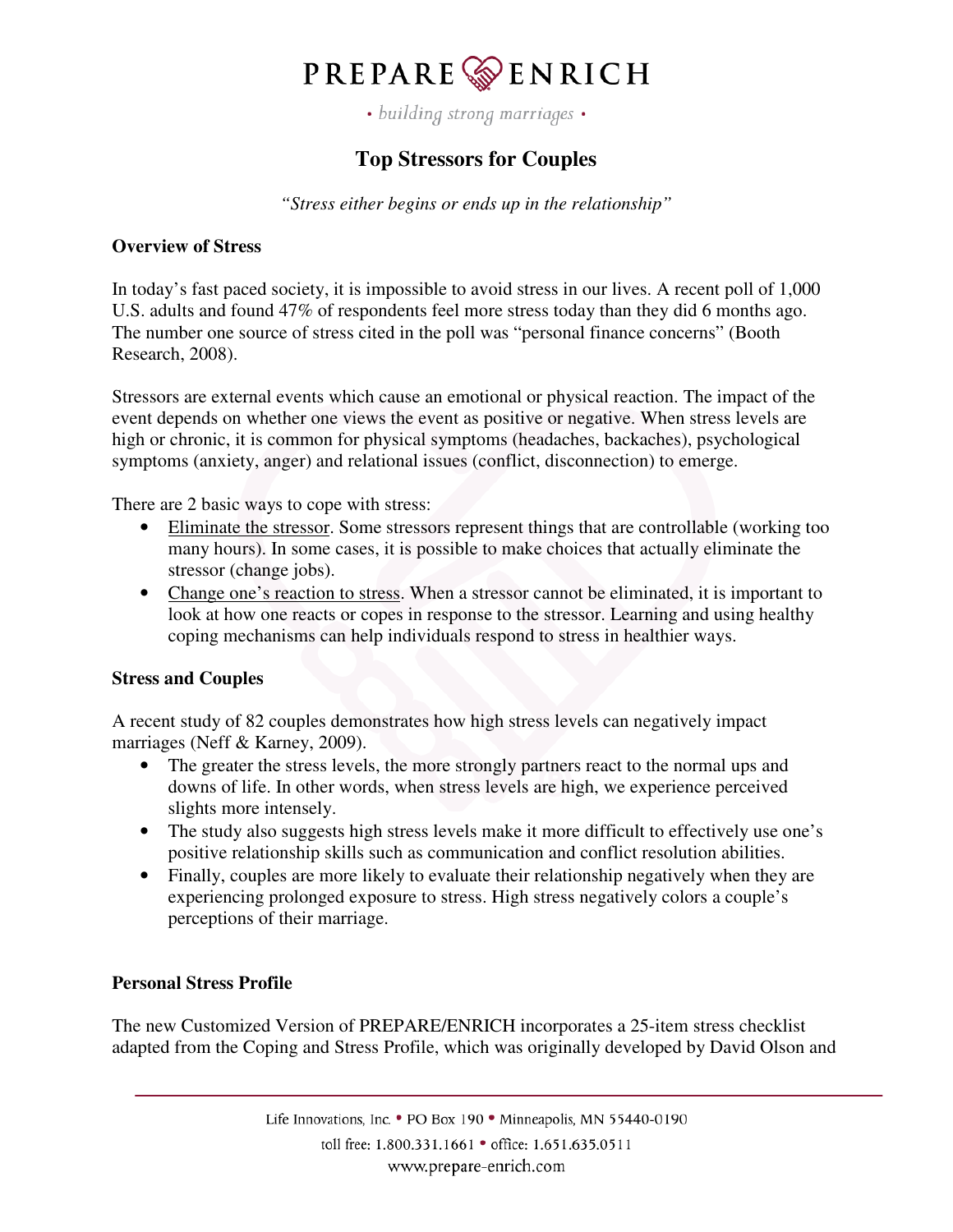#### • building strong marriages •

Ken Stewart at the University of Minnesota in 1995. The 25 items were chosen from their original list of 50 personal stressors faced by most individuals in our modern culture.

While taking their inventory, individuals are directed to read through the checklist and indicate how often each of the 25 items has caused them stress over the past year. The five point response scale ranges from "Never" to "Very Often". Based on the responses, a Personal Stress Profile is generated and displays each partner's individual stress level and the top ten stressors for each individual. An item must be checked as being stressful "Sometimes", "Often", or "Very Often" to be included in a top ten list.

#### **Customized Version Tailored to Relationship Stage**

A defining feature in the Customized Version of PREPARE/ENRICH involves content being tailored to fit the stage of the couple, and this approach is used for the Personal Stress Profile as well. There are dating, engaged, and married versions of the stress checklists which are automatically selected as the couple answers the initial background questions in their inventory.

### **Top 5 Stressors for Couples**

Based on results from the first 20,000 couples to complete the Customized Version, the top 5 stressors for each relationship stage are listed below. Overall, married couples report higher stress levels than dating or engaged couples.

| <b>Dating Couples</b>                          | <b>Engaged Couples</b> | <b>Married Couples</b>         |
|------------------------------------------------|------------------------|--------------------------------|
| Your job                                       | Your job               | Your spouse                    |
| Feeling emotionally upset                      | Financial concerns     | Your job                       |
| Inadequate income                              | Cost of wedding        | Feeling emotionally upset      |
| Your partner                                   | Lack of exercise       | Inadequate income              |
| Too much to do around the home   Lack of sleep |                        | Too much to do around the home |

#### **Married Couples and Stress**

Note the item rated as the number one stressor by married couples is *Your spouse*. This was the number one stressor cited by both the men and the women. Married couples who take PREPARE/ENRICH are often being seen in a counseling situation. It is not uncommon for individuals experiencing relational conflict to believe their problems would be solved if their partner would only change. Not only do they believe this, they often express it. Experienced counselors are used to the finger pointing which often accompanies the initial sessions of marital therapy. Unfortunately, one partner cannot change the other and this approach leaves individuals totally disempowered in the relationship. In fact, the more one individual focuses on the other person's behavior, the more resentment, anger, and resistance they typically receive in return.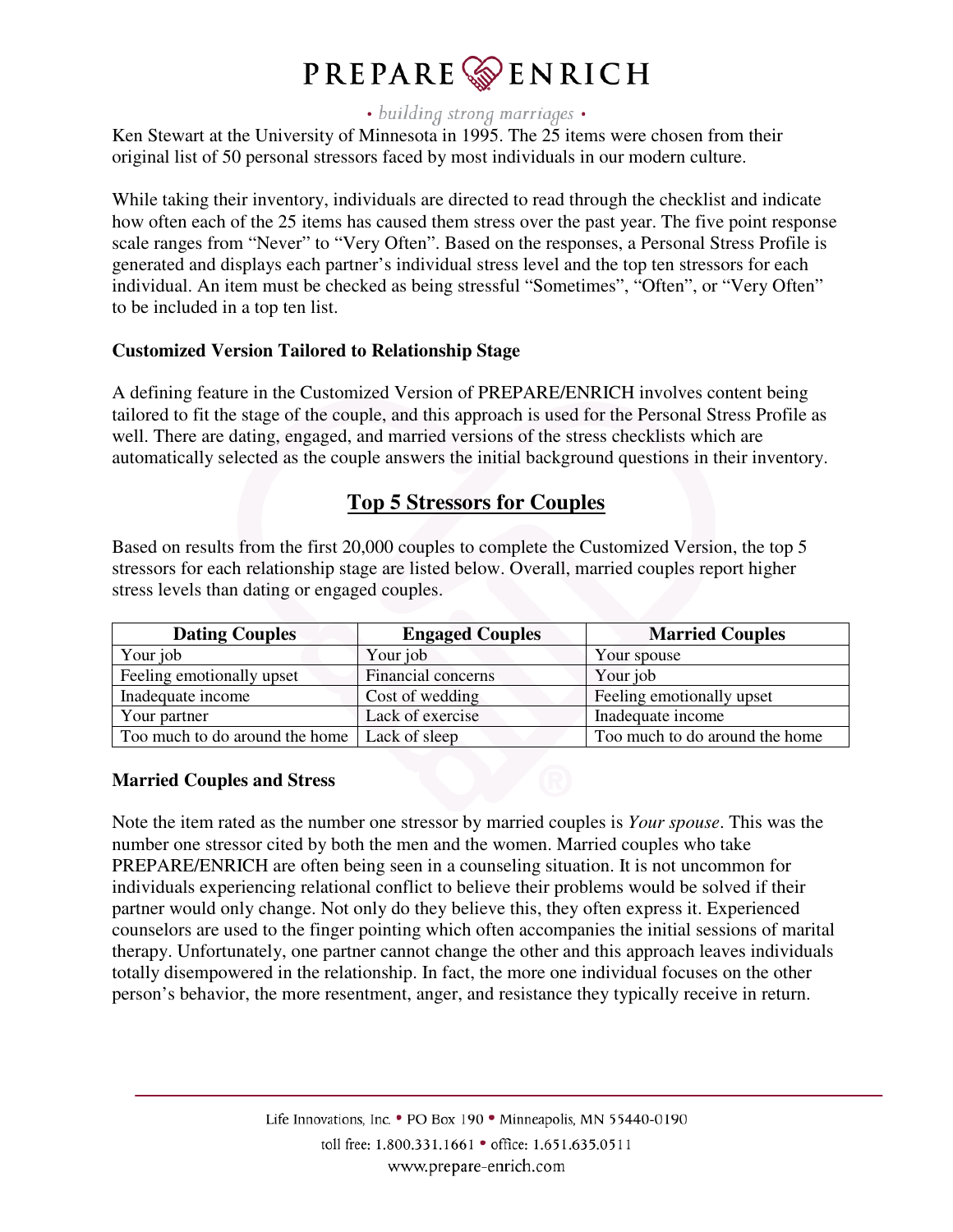#### • building strong marriages •

It is much more productive to help these couples work on things that are in their control including the way the speak to one another, the way the resolve conflict, the way each individual chooses to react to their daily stressors and interactions with their spouse.

#### **Wedding Stressors and Engaged Couples**

Ten of the 25 checklist items for engaged couples are specifically associated with wedding planning and target the stressors couples typically face as they plan their "big day". Engaged couples are typically embroiled in the countless details of planning their wedding service and reception. They are also faced with the pressures of a very high price tag

In many ways, planning a wedding provides the first big set of decisions a couple will make together and tests their ability to function as a team. From finances to family, and communication to conflict, the wedding preparations trigger many of the issues a couple will face throughout their married life providing a symbolic practice field for their relationship. In looking at the initial data, the *Cost of the wedding* is the number 3 overall stressor for engaged couples. Two other items from the wedding items also made the top 10; *Decisions about wedding details* was number 7, and *Feeling overwhelmed by wedding details* was number 10 out of the 25 stressors reported by engaged couples.

Skilled PREPARE/ENRICH facilitators often leverage a couple's wedding stressors and issues to provide them with relevant feedback and education. Rather than asking the couple to imagine how finances will be handled in their future marriage, they engage the couple in a discussion of how they are making financial decisions right now as they plan their wedding, reception, and honeymoon.

#### **Male/Female Differences**

On average, the data shows women report slightly higher stress levels than men. Men and women also report slightly different sources of stress. Many couples are not aware of how much stress their partner is feeling, nor are they aware of one another's sources of their stress. The data suggests men in all stages are stressed about jobs, finances, and their partner. While the women highlight some of those stressors, they also report they have *Too much to do around the home* and are often *Feeling overweight*. Notice the item, *Feeling emotionally upset,* makes the top 5 for both men and women in the dating and married relationship stages, but does not make the top 5 for men and women who are engaged. Below is a summary of the top 5 stressors for men and women broken down by relationship stage.

| <b>Dating Men Top 5 Stressors</b> | <b>Dating Women Top 5 Stressors</b> |
|-----------------------------------|-------------------------------------|
| Your job                          | Feeling emotionally upset           |
| Inadequate income                 | Your job                            |
| Your partner                      | Too much to do around the home      |
| Feeling emotionally upset         | Feeling overweight                  |
| Job security                      | Your partner                        |

Life Innovations, Inc. . PO Box 190 . Minneapolis, MN 55440-0190 toll free: 1.800.331.1661 • office: 1.651.635.0511 www.prepare-enrich.com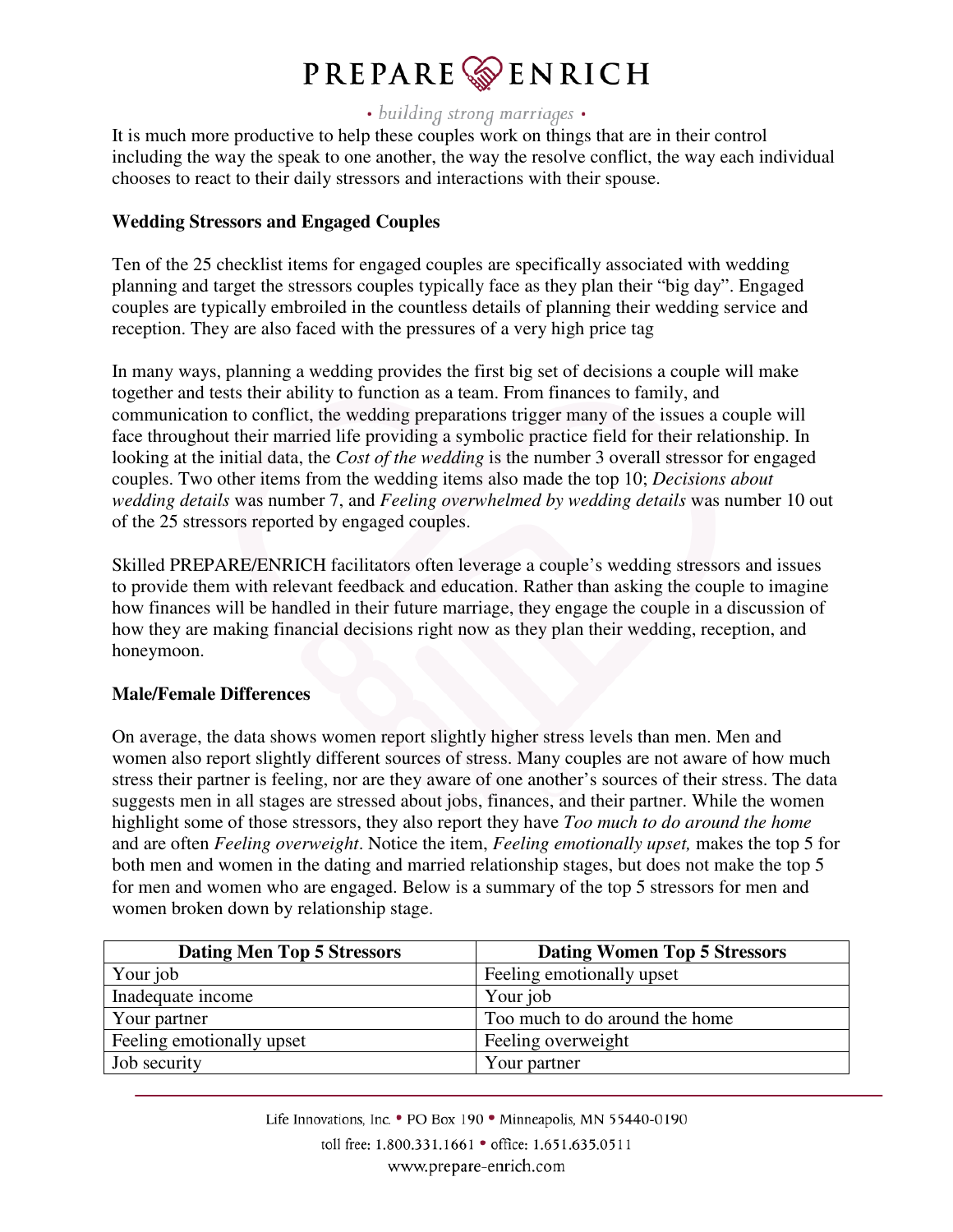• building strong marriages •

| <b>Engaged Men Top 5 Stressors</b>      | <b>Engaged Women Top 5 Stressors</b> |
|-----------------------------------------|--------------------------------------|
| Your job                                | Financial concerns                   |
| Financial concerns                      | Your job                             |
| Fiancé stressed out by wedding planning | Cost of wedding                      |
| Lack of exercise                        | Lack of exercise                     |
| Lack of sleep                           | Decisions about wedding details      |

| <b>Married Men Top 5 Stressors</b> | <b>Married Women Top 5 Stressors</b> |
|------------------------------------|--------------------------------------|
| Your spouse                        | Your spouse                          |
| Your job                           | Feeling emotionally upset            |
| Inadequate income                  | Your job                             |
| Feeling emotionally upset          | Too much to do around the home       |
| Job security                       | Feeling overweight                   |

#### **PREPARE/ENRICH Couple Exercises**

The new *Couple's Workbook* includes three exercises devoted specifically to the topic of stress.

- The first, *Identifying Most Critical Issues,* is a core exercise designed to help couples take a logical approach to prioritizing the issues they face and consider what they can actually change as they work together.
- The *Balancing Your Priorities* exercise functions almost like a time budget, allowing couples to explore how balanced they are between work, personal, marriage and family demands. It also helps them set goals for making adjustments to their daily time demands.
- Finally, the *Wedding Stress* exercise presents important insight in the form of five helpful strategies for dealing with the issues that naturally arise when planning a wedding.

#### **5 Tips for Using the Personal Stress Profile**

- 1. **Build understanding and empathy:** Help couples identify and discuss the source of their stress, making sure they each understand what their partner is feeling and experiencing.
- 2. **Prioritize stressors to tackle first:** Use the *Identifying Most Critical Issues* exercise from the workbook to help couples discern which stressors they have control over and can actually change if they work together and support one another. If their partner is a large source of stress in their lives, help them understand they only have control over themselves and their own reactions to one another. They cannot make the other person change.